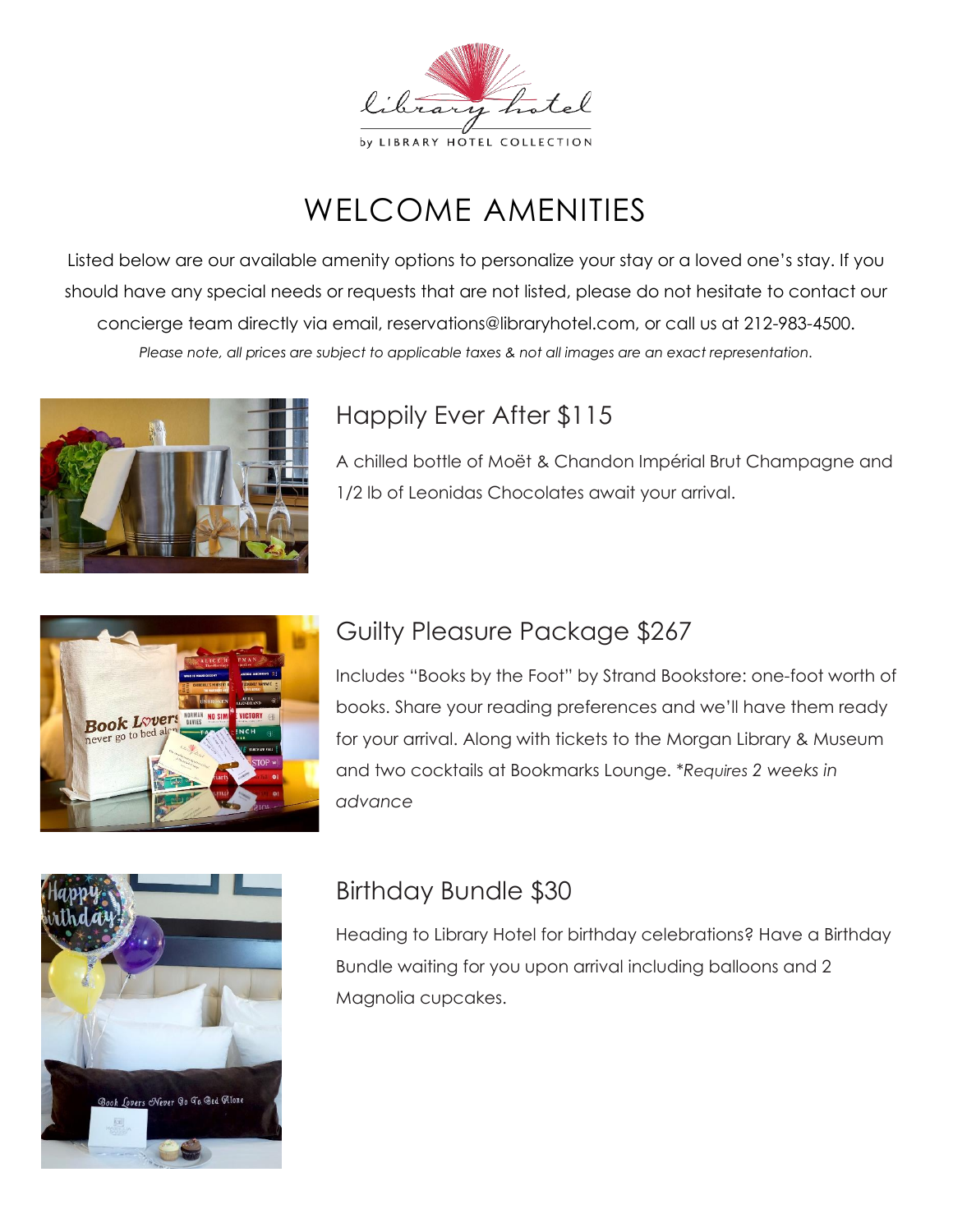

#### A Booklover's Guide to New York

Take home your very own copy of *A Booklover's Guide to New York* by Cleo Le-Tan. This illustrated guidebook takes you on a neighborhood-by-neighborhood odyssey through New York's literary world.

Pssst, Library Hotel is mentioned on page 109 - \$29.95



#### Floral Arrangements

Seasonal Flower Vase - \$110 One Dozen Black Magic Roses - \$140

## Wine Selection

Proverb Pinot Grigio - \$39 Proverb Pinot Noir - \$39 Proverb Rosé - \$39 Moët & Chandon Impérial Brut Champagne- \$95





### Library Hotel Keepsakes

Book Lovers Tote Bag - \$30 per bag Library Hotel Signature Umbrella - \$25 "Book Lovers Never Go To Bed Alone" pillow - \$150